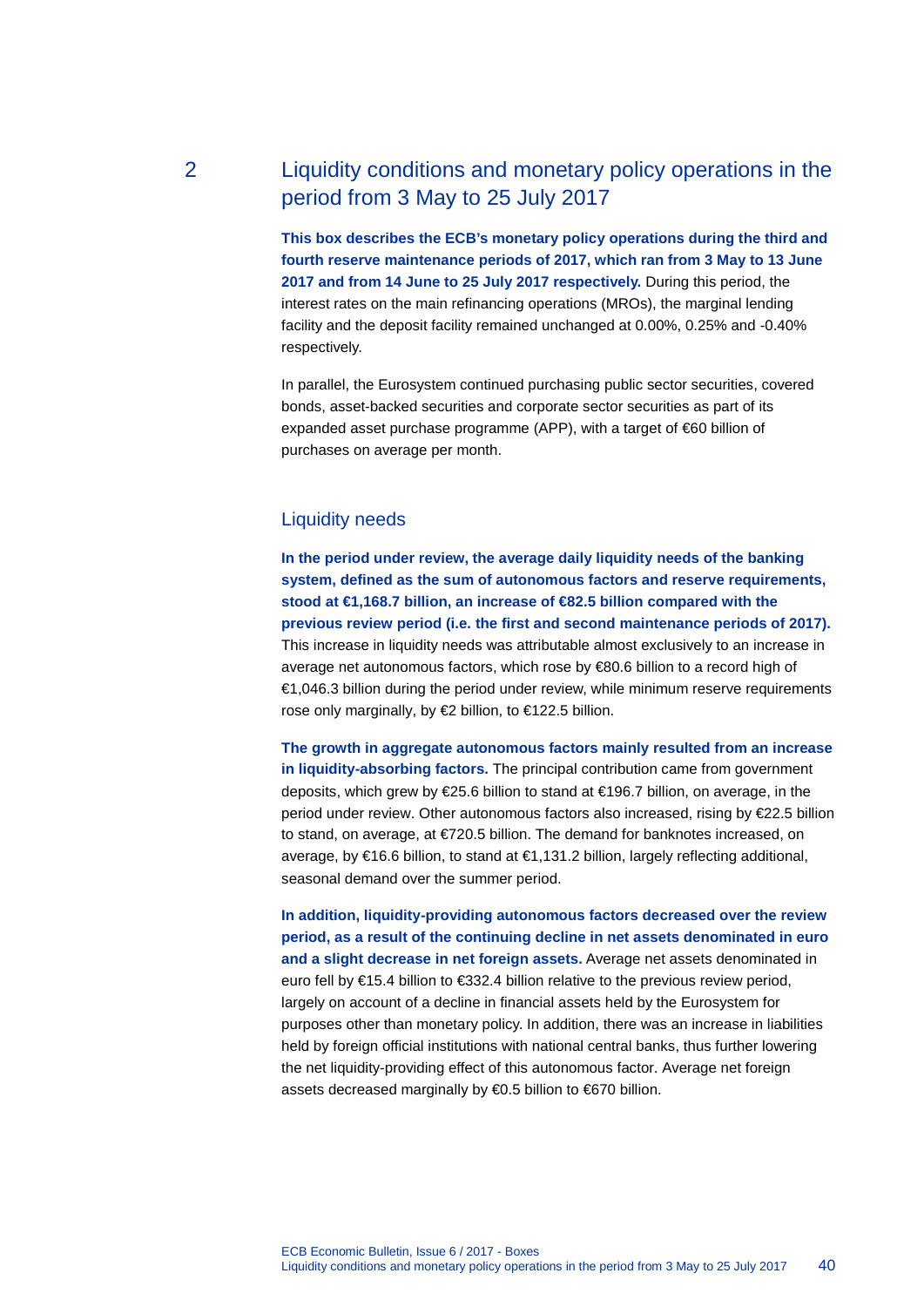#### **Table A**

### Eurosystem liquidity conditions

|                                                            | 3 May 2017 to<br>25 July 2017 |            | 25 January 2017 to 2<br><b>May 2017</b> | <b>Fourth maintenance</b><br>period |            | <b>Third maintenance</b><br>period |            |
|------------------------------------------------------------|-------------------------------|------------|-----------------------------------------|-------------------------------------|------------|------------------------------------|------------|
| Liabilities - liquidity needs (averages; EUR billions)     |                               |            |                                         |                                     |            |                                    |            |
| <b>Autonomous liquidity factors</b>                        | 2,048.3                       | $(+64.6)$  | 1,983.7                                 | 2,071.6                             | $(+46.6)$  | 2,025.0                            | $(+10.2)$  |
| <b>Banknotes in circulation</b>                            | 1,131.2                       | $(+16.6)$  | 1,114.6                                 | 1,136.3                             | $(+10.3)$  | 1,126.0                            | $(+7.7)$   |
| Government deposits                                        | 196.7                         | $(+25.6)$  | 171.1                                   | 229.8                               | $(+66.2)$  | 163.6                              | $(-18.3)$  |
| Other autonomous factors                                   | 720.5                         | $(+22.5)$  | 698.0                                   | 705.5                               | $(-29.9)$  | 735.4                              | $(+20.8)$  |
| <b>Current accounts</b>                                    | 1,174.0                       | $(+153.0)$ | 1,021.0                                 | 1,169.2                             | $(-9.5)$   | 1,178.7                            | $(+97.6)$  |
| <b>Monetary policy instruments</b>                         | 717.0                         | $(+81.9)$  | 635.1                                   | 717.9                               | $(+1.9)$   | 716.0                              | $(+45.4)$  |
| Minimum reserve requirements                               | 122.5                         | $(+2.0)$   | 120.5                                   | 122.6                               | $(+0.3)$   | 122.3                              | $(+1.7)$   |
| <b>Deposit facility</b>                                    | 594.5                         | $(+79.9)$  | 514.6                                   | 595.3                               | $(+1.6)$   | 593.7                              | $(+43.8)$  |
| Liquidity-absorbing fine-tuning operations                 | 0.0                           | $(+0.0)$   | 0.0                                     | 0.0                                 | $(+0.0)$   | 0.0                                | $(+0.0)$   |
| Assets - liquidity supply (averages; EUR billions)         |                               |            |                                         |                                     |            |                                    |            |
| <b>Autonomous liquidity factors</b>                        | 1,002.4                       | $(-15.9)$  | 1,018.3                                 | 983.3                               | $(-38.2)$  | 1,021.5                            | $(+6.7)$   |
| Net foreign assets                                         | 670.0                         | $(-0.5)$   | 670.5                                   | 656.9                               | $(-26.2)$  | 683.1                              | $(+4.5)$   |
| Net assets denominated in euro                             | 332.4                         | $(-15.4)$  | 347.8                                   | 326.4                               | $(-11.9)$  | 338.4                              | $(+2.2)$   |
| <b>Monetary policy instruments</b>                         | 2,814.7                       | $(+313.4)$ | 2,501.3                                 | 2,853.1                             | $(+76.8)$  | 2,776.3                            | $(+144.8)$ |
| Open market operations                                     | 2,814.5                       | $(+313.5)$ | 2,501.0                                 | 2,852.9                             | $(+76.8)$  | 2,776.1                            | $(+144.9)$ |
| <b>Tender operations</b>                                   | 779.0                         | $(+124.4)$ | 654.6                                   | 776.8                               | $(-4.3)$   | 781.1                              | $(+55.2)$  |
| <b>MROs</b>                                                | 11.5                          | $(-12.2)$  | 23.8                                    | 9.4                                 | $(-4.3)$   | 13.7                               | $(-4.8)$   |
| Three-month LTROs                                          | 6.1                           | $(-2.1)$   | 8.2                                     | 6.7                                 | $(+1.2)$   | 5.5                                | $(-1.9)$   |
| <b>TLTRO-I</b> operations                                  | 21.1                          | $(-11.4)$  | 32.5                                    | 20.5                                | $(-1.2)$   | 21.7                               | $(-4.8)$   |
| <b>TLTRO-II operations</b>                                 | 740.2                         | $(+150.1)$ | 590.1                                   | 740.2                               | $(+0.0)$   | 740.2                              | $(+66.7)$  |
| <b>Outright portfolios</b>                                 | 2,035.5                       | $(+189.1)$ | 1,846.4                                 | 2,076.1                             | $(+81.1)$  | 1,995.0                            | $(+89.7)$  |
| First covered bond purchase programme                      | 8.0                           | $(-2.3)$   | 10.3                                    | 7.7                                 | $(-0.6)$   | 8.3                                | $(-1.3)$   |
| Second covered bond purchase programme                     | 5.5                           | $(-0.9)$   | 6.4                                     | 5.3                                 | $(-0.4)$   | 5.7                                | $(-0.3)$   |
| Third covered bond purchase programme                      | 221.3                         | $(+8.1)$   | 213.3                                   | 223.3                               | $(+3.9)$   | 219.4                              | $(+4.1)$   |
| Securities Markets Programme                               | 98.3                          | $(-1.2)$   | 99.5                                    | 98.2                                | $(-0.2)$   | 98.4                               | $(-0.8)$   |
| Asset-backed securities purchase programme                 | 24.0                          | $(+0.2)$   | 23.8                                    | 24.2                                | $(+0.5)$   | 23.7                               | $(-0.4)$   |
| Public sector purchase programme                           | 1,585.6                       | $(+163.6)$ | 1,422.0                                 | 1,619.7                             | $(+68.1)$  | 1,551.5                            | $(+78.0)$  |
| Corporate sector purchase programme                        | 92.8                          | $(+21.7)$  | 71.1                                    | 97.7                                | $(+9.8)$   | 87.9                               | $(+10.4)$  |
| <b>Marginal lending facility</b>                           | 0.2                           | $(-0.1)$   | 0.3                                     | 0.2                                 | $(+0.0)$   | 0.2                                | $(-0.1)$   |
| Other liquidity-based information (averages; EUR billions) |                               |            |                                         |                                     |            |                                    |            |
| Aggregate liquidity needs                                  | 1,168.7                       | $(+82.5)$  | 1,086.2                                 | 1,211.3                             | $(+85.0)$  | 1,126.2                            | $(+5.1)$   |
| Autonomous factors <sup>1</sup>                            | 1,046.3                       | $(+80.6)$  | 965.7                                   | 1,088.6                             | $(+84.7)$  | 1,003.9                            | $(+3.5)$   |
| <b>Excess liquidity</b>                                    | 1,645.8                       | $(+231.0)$ | 1,414.8                                 | 1,641.6                             | $(-8.3)$   | 1,649.9                            | $(+139.8)$ |
| Interest rate developments (averages; percentages)         |                               |            |                                         |                                     |            |                                    |            |
| <b>MROs</b>                                                | 0.00                          | $(+0.00)$  | 0.00                                    | 0.00                                | $(+0.00)$  | 0.00                               | $(+0.00)$  |
| <b>Marginal lending facility</b>                           | 0.25                          | $(+0.00)$  | 0.25                                    | 0.25                                | $(+0.00)$  | 0.25                               | $(+0.00)$  |
| <b>Deposit facility</b>                                    | $-0.40$                       | $(+0.00)$  | $-0.40$                                 | $-0.40$                             | $(+0.00)$  | $-0.40$                            | $(+0.00)$  |
| <b>EONIA</b>                                               | $-0.358$                      | $(-0.004)$ | $-0.354$                                | $-0.359$                            | $(-0.002)$ | $-0.357$                           | $(-0.002)$ |

Source: ECB.<br>Notes: Since all figures in the table are rounded, in some cases the figure indicated as the change relative to the previous period does not represent the difference between the<br>rounded figures provided for t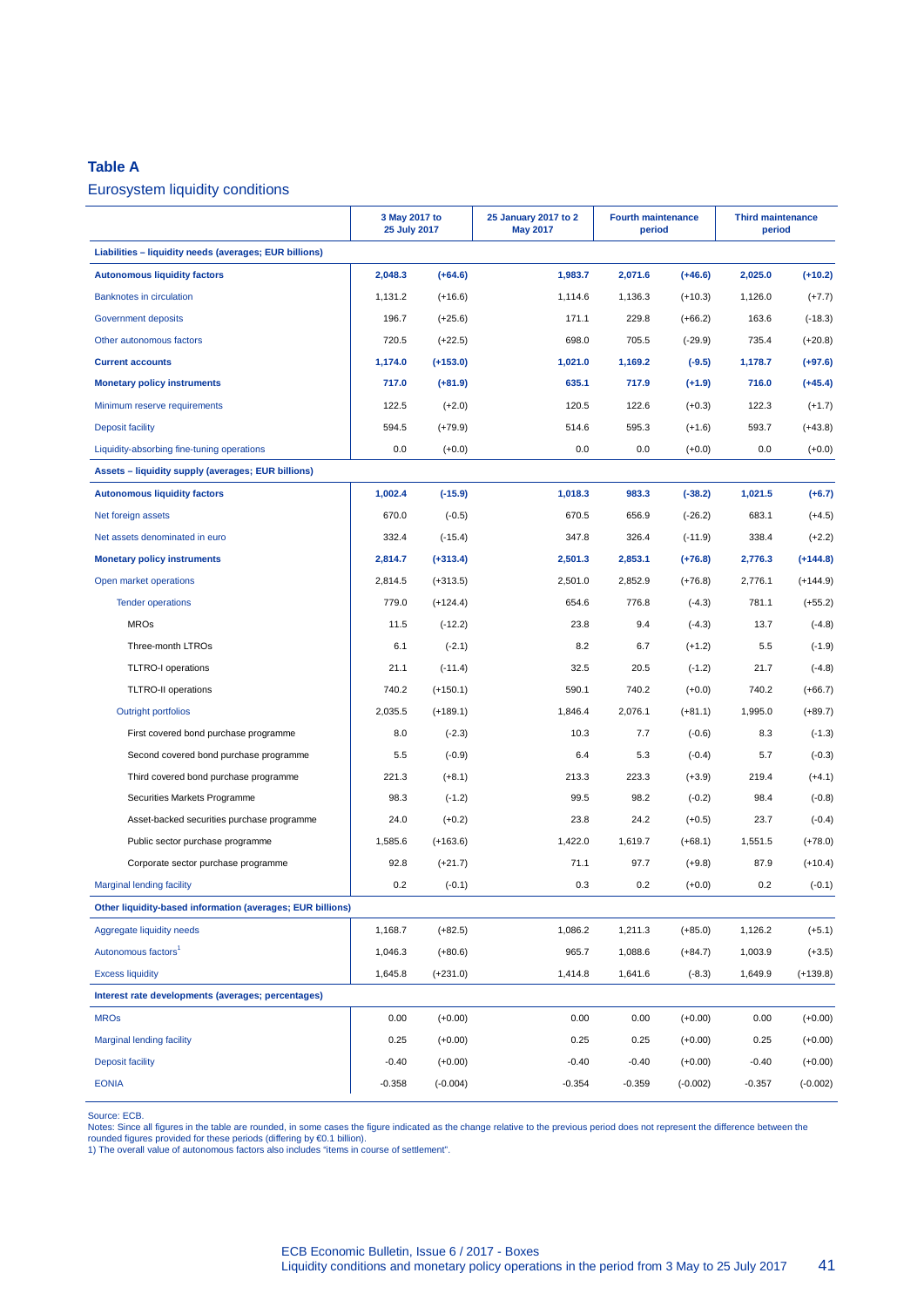**The volatility of autonomous factors remained high and was broadly unchanged from the previous review period.** That volatility primarily reflected fluctuations in both government deposits and net assets denominated in euro.

## Liquidity provided through open market operations

**The average amount of liquidity provided through open market operations – both tender operations and the outright APP purchases – increased by €313.5 billion to stand at €2,814.5 billion (see chart A).** This increase was primarily due to the ECB's APP and the fourth targeted longer-term refinancing operation in the second series of TLTROs (TLTRO-II), which was settled for an amount of €233.4 billion on 29 March 2017.

#### **Chart A**





Source: ECB.

**The average amount of liquidity provided through tender operations increased by €124.4 billion to stand at €779 billion.** This increase largely reflects the liquidity provided through the fourth TLTRO-II, which, unlike in the previous review period, is fully reflected in the average liquidity conditions of the current review period. The average outstanding amount of TLTROs increased by €138.7 billion as a net effect of the settlement of the fourth TLTRO-II operation and voluntary early repayments for funds borrowed via TLTRO-I operations. Average liquidity provided via MROs and three-month LTROs decreased by €12.2 billion and €2.1 billion respectively.

### **Liquidity provided through the Eurosystem's outright monetary policy portfolios increased by €189.1 billion to stand at €2,035.5 billion on average, as APP purchases continued.** Average liquidity provided by the public sector

purchase programme (PSPP), the third covered bond purchase programme, the asset-backed securities purchase programme and the corporate sector purchase programme rose, on average, by €163.6 billion, €8.1 billion, €0.2 billion and €21.7 billion, respectively. The redemption of bonds held under the Securities Markets